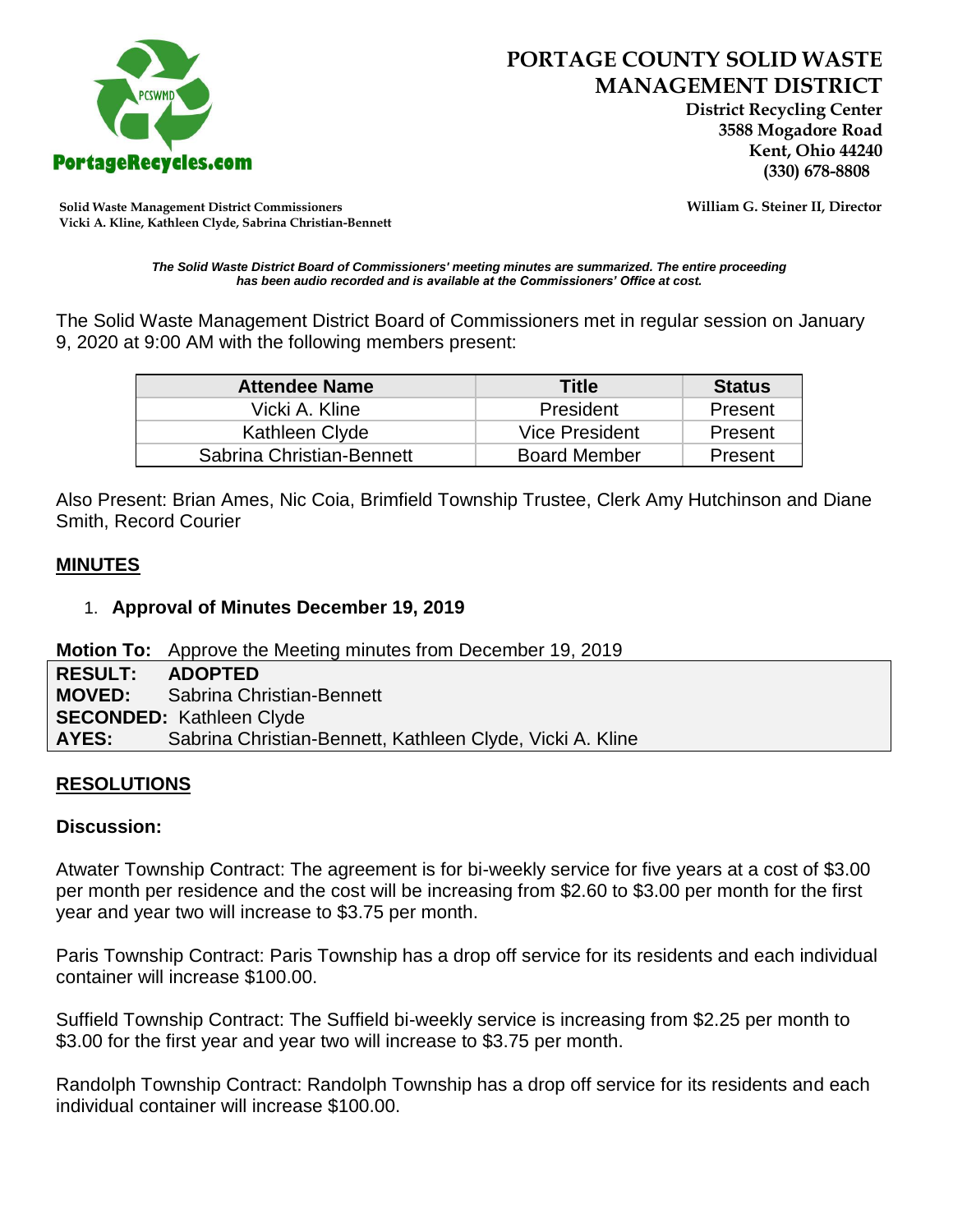Windham Village & Windham Township Contract: The Village and Township share a drop off service for its residents and each individual container will increase \$100.00.

Commissioner Christian-Bennett pointed out some contracts are for five years and some are up to six and Director Steiner responded the District is trying to condense all agreements into five years, but several communities would rather not commit for that duration. Commissioner Christian Bennett pointed out Paris' contract states six years and Director Steiner responded it's a clerical mistake and the body of the resolution should read five, not six.

Commissioner Christian-Bennett stated Suffield is already under contract until 2022 and this amendment is part of the contract to renegotiate the rates and Director Steiner replied it was under Section 9.2 which allows for renegotiation of the rates.

|                | <b>Motion To:</b> Approve the January 9, 2020 bills as presented by the County Auditor./20-001 |
|----------------|------------------------------------------------------------------------------------------------|
| <b>RESULT:</b> | <b>ADOPTED</b>                                                                                 |
|                | <b>MOVED:</b> Kathleen Clyde                                                                   |
|                | <b>SECONDED:</b> Sabrina Christian-Bennett                                                     |
| AYES:          | Kathleen Clyde, Sabrina Christian-Bennett, Vicki A. Kline                                      |
|                |                                                                                                |

**Motion To:** Approve the January 9, 2020 Journal Vouchers as presented by the County Auditor./20-002

| <b>RESULT:</b> | <b>ADOPTED</b>                                            |
|----------------|-----------------------------------------------------------|
|                | <b>MOVED:</b> Kathleen Clyde                              |
|                | <b>SECONDED:</b> Sabrina Christian-Bennett                |
| AYES:          | Kathleen Clyde, Sabrina Christian-Bennett, Vicki A. Kline |

**Motion To:** Approve the January 9, 2020 Then & Now certification as presented by the County Auditor./20-003

| <b>RESULT:</b> | <b>ADOPTED</b>                                            |
|----------------|-----------------------------------------------------------|
|                | <b>MOVED:</b> Kathleen Clyde                              |
|                | <b>SECONDED:</b> Sabrina Christian-Bennett                |
| AYES:          | Kathleen Clyde, Sabrina Christian-Bennett, Vicki A. Kline |
|                |                                                           |

**Motion To:** Authorize the Portage County Solid Waste Management District to enter into an agreement for services to provide bi-weekly curbside collection service to Atwater Township for a five year period./20-004

| RESULT: ADOPTED |                                                           |
|-----------------|-----------------------------------------------------------|
|                 | <b>MOVED:</b> Kathleen Clyde                              |
|                 | <b>SECONDED:</b> Sabrina Christian-Bennett                |
| AYES:           | Kathleen Clyde, Sabrina Christian-Bennett, Vicki A. Kline |
|                 |                                                           |

Commissioner Clyde pointed out that the title of the next resolution is correct, but the body of the resolution in the second RESOLVED has a mistake that states the duration of the contract is **six**  years with Paris Township and it should state **five** years. Clerk noted the change on the draft and the Board proceeded with the correction noted.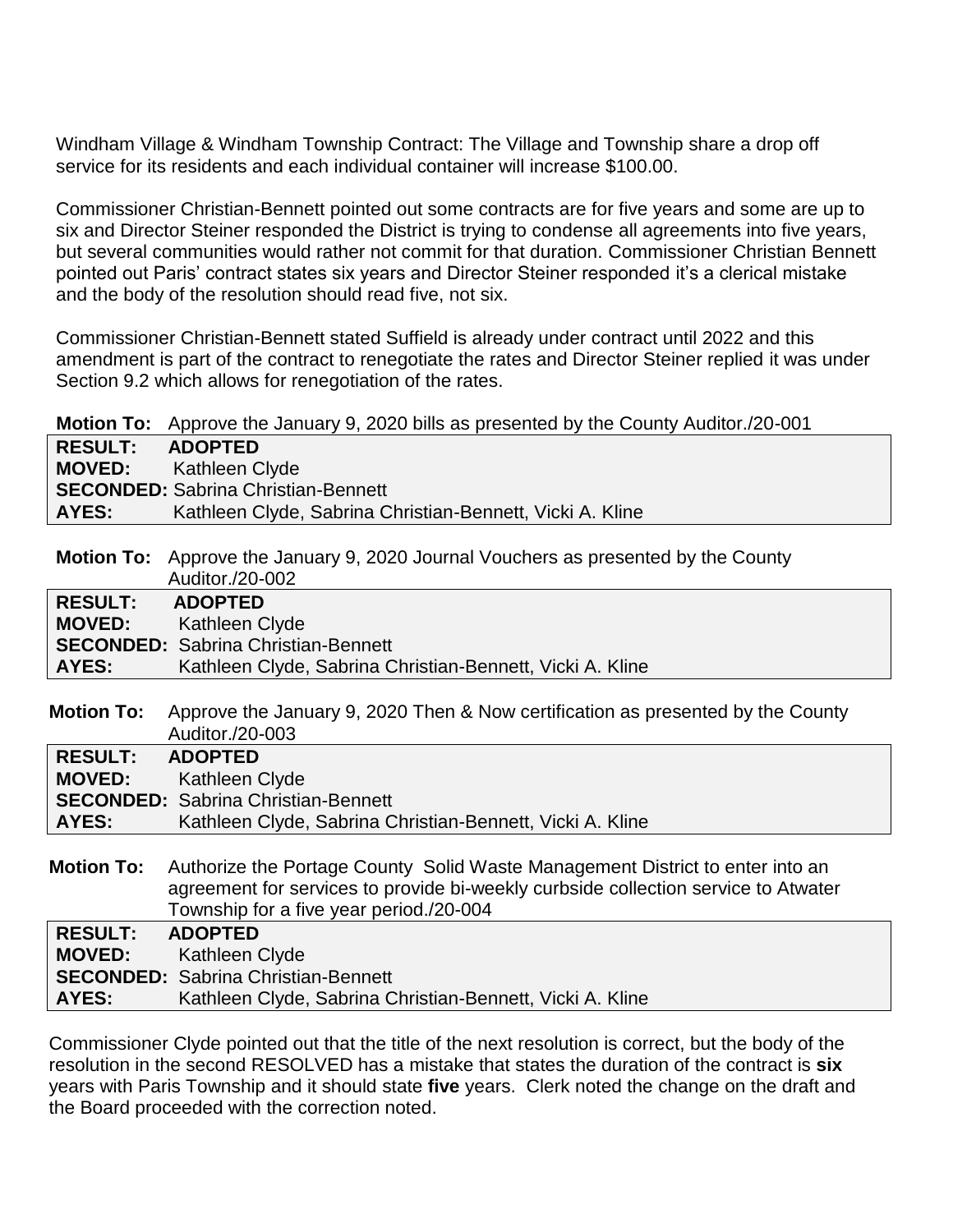**Motion To:** Authorize the Portage County Solid Waste Management District to enter into a **five** year agreement for drop off collection services to Paris Township./20-005

| <b>RESULT:</b> | <b>ADOPTED</b>                                            |
|----------------|-----------------------------------------------------------|
|                | <b>MOVED:</b> Kathleen Clyde                              |
|                | <b>SECONDED:</b> Sabrina Christian-Bennett                |
| <b>AYES:</b>   | Kathleen Clyde, Sabrina Christian-Bennett, Vicki A. Kline |

**Motion To:** Amend Resolution No. 16-212 authorizing the contract between the Portage County Solid Waste Management District and Suffield Township to provide recycling collection services./20-006

| RESULT: ADOPTED |                                                           |
|-----------------|-----------------------------------------------------------|
|                 | <b>MOVED:</b> Kathleen Clyde                              |
|                 | <b>SECONDED:</b> Sabrina Christian-Bennett                |
| AYES:           | Kathleen Clyde, Sabrina Christian-Bennett, Vicki A. Kline |

**Motion To:** Authorize the Portage County Solid Waste Management District to enter into a five year agreement with Randolph Township for drop off collection services./20-007

| RESULT: ADOPTED |                                                           |
|-----------------|-----------------------------------------------------------|
|                 | <b>MOVED:</b> Kathleen Clyde                              |
|                 | <b>SECONDED:</b> Sabrina Christian-Bennett                |
| <b>AYES:</b>    | Kathleen Clyde, Sabrina Christian-Bennett, Vicki A. Kline |

**Motion To:** Authorize the Portage County Solid Waste Management District to enter into a five year agreement with Windham Township and Windham Village for drop off collection services./20-008

| <b>RESULT:</b> | <b>ADOPTED</b>                                            |
|----------------|-----------------------------------------------------------|
| <b>MOVED:</b>  | Kathleen Clyde                                            |
|                | <b>SECONDED:</b> Sabrina Christian-Bennett                |
| <b>AYES:</b>   | Kathleen Clyde, Sabrina Christian-Bennett, Vicki A. Kline |

**RESOLUTION NO. 20-001 - RE: BILLS APPROVED AND CERTIFIED TO THE PORTAGE COUNTY AUDITOR FOR PAYMENT.** 

It was moved by Kathleen Clyde, seconded by Sabrina Christian-Bennett that the following resolution be adopted:

- **RESOLVED,** that the bills were approved and certified to the County Auditor for payment, contingent upon the review of the Portage County Board of Commissioners, Department of Budget and Financial Management, Department of Internal Services or other designee on January 9, 2020 in the total payment amount of **\$415.40 for Funds 8300-8399** as set forth in the Accounts Payable Warrant Report on file in the office of the Portage County Auditor; and be it further
- **RESOLVED,** that the District Board of Commissioners finds and determines that all formal actions of this Board concerning and relating to the adoption of this resolution were taken in an open meeting of this Board and that all deliberations of this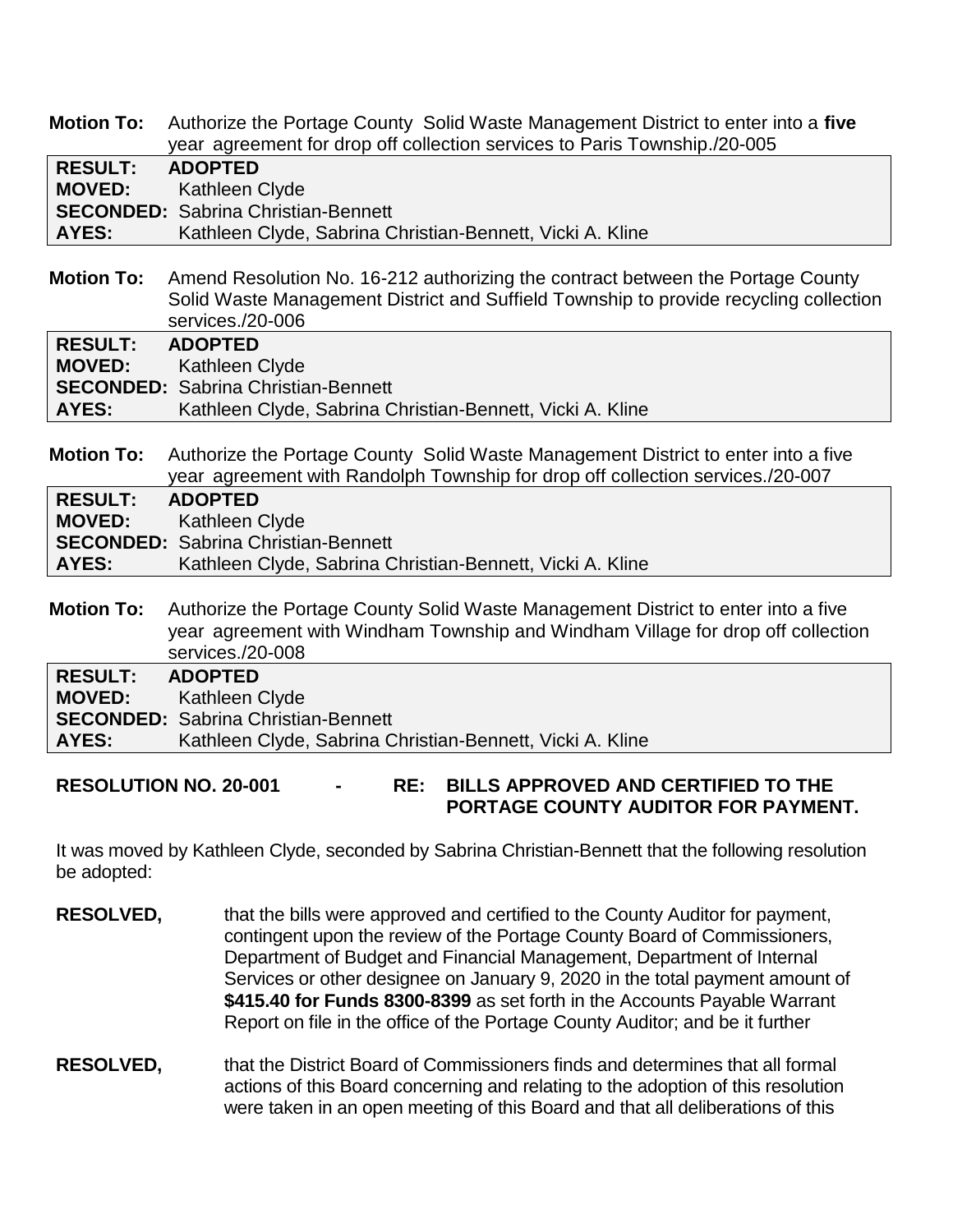Board that resulted in those formal actions were in meeting open to the public in compliance with the law including Section 121.22 of the Ohio Revised Code.

Roll call vote as follows:

| Vicki A. Kline, Yea; | Sabrina Christian-Bennett, Yea; | Kathleen Clyde, Yea; |
|----------------------|---------------------------------|----------------------|
|                      |                                 |                      |

#### **RESOLUTION NO. 20-002 - RE: APPROVAL OF JOURNAL VOUCHERS/ENTRIES.**

It was moved by Kathleen Clyde, seconded by Sabrina Christian-Bennett that the following Resolution be adopted:

- **WHEREAS,** the Ohio Revised Code requires that warrants be approved by the District Board of Commissioners for the Portage County Solid Waste Management District prior to their issuance, and
- **WHEREAS,** there are other similar financial transactions defined as journal vouchers/entries that are dissimilar in that they are used to pay for charges for services from one county department and/or fund to another department and/or fund and thus are processed in lieu of issuing a warrant, and
- **WHEREAS,** the Journal Vouchers/Entries are recommended by the County Auditor's Office for review and approval by the Board of Commissioners; now therefore be it

**RESOLVED,** that the District Board of Commissioners approves the following Journal Vouchers/Entries, as presented by the County Auditor's Office:

| 01/09/20 | \$650.00 |
|----------|----------|
| Total    | \$650.00 |

;and be it further

**RESOLVED,** that the District Board of Commissioners finds and determines that all formal actions of this Board concerning and relating to the adoption of this resolution were taken in an open meeting of this Board and that all deliberations of this Board that resulted in those formal actions were in meeting open to the public in compliance with the law including Section 121.22 of the Ohio Revised Code.

Roll call vote as follows:

Vicki A. Kline, Yea; The Sabrina Christian-Bennett, Yea; The Sathleen Clyde, Yea;

# **RESOLUTION NO. 20-003**

This resolution was inadvertently omitted. This is for numbering purposes only.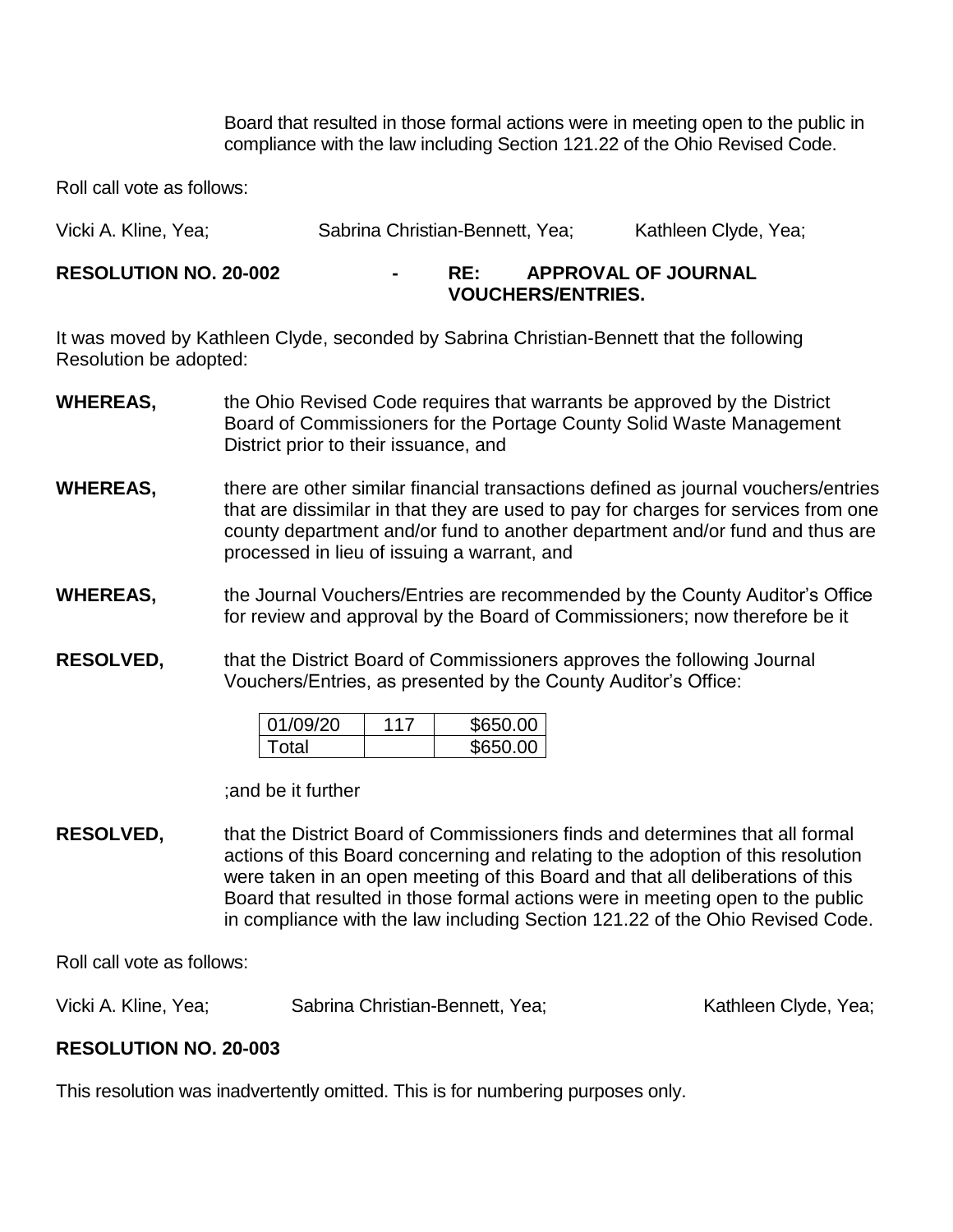**RESOLUTION NO. 20-004 - RE: AUTHORIZE THE PORTAGE COUNTY SOLID WASTE MANAGEMENT DISTRICT TO ENTER INTO AN AGREEMENT FOR SERVICES TO PROVIDE BI-WEEKLY CURBSIDE COLLECTION SERVICE TO ATWATER TOWNSHIP FOR A 5-YEAR PERIOD** 

It was moved by Kathleen Clyde, seconded by Sabrina Christian-Bennett that the following resolution be adopted:

- **WHEREAS,** the Board of District Commissioners for the Portage County Solid Waste Management District submitted a proposal for curbside recycling collection services to Atwater Township, which has been accepted by the Atwater Township Trustees, now therefore be
- **RESOLVED,** that the Board of District Commissioners for the Portage County Solid Waste Management District authorizes the Portage County Solid Waste Management District to enter into an agreement to provide bi-weekly curbside recycling collection services for \$36.00 per single family household and \$3.00 per unit for multi-family units, with price increases in year two to \$45.00 per year to Atwater Township for service to begin January 1, 2020 and to continue for a period not to exceed five (5) years, and
- **RESOLVED,** that the Board of District Commissioners finds and determines that all formal actions of this Board concerning and relating to the adoption of this resolution were taken in an open meeting of this Board and that all deliberations of this Board that resulted in those formal actions were in meetings open to the public in compliance with the law including Section 121.22 of the Ohio Revised Code.

Roll call vote as follows:

Vicki Kline, Yea; Kathleen Clyde, Yea; Sabrina Christian-Bennett, Yea; **RESOLUTION NO. 20-005 - RE: AUTHORIZE THE PORTAGE COUNTY SOLID WASTE MANAGEMENT DISTRICT TO ENTER INTO A FIVE (5) YEAR THE AGREEMENT FOR SERVICES TO PROVIDE DROP OFF COLLECTION SERVICE TO PARIS TOWNSHIP**

It was moved by Kathleen Clyde, seconded by Sabrina Christian-Bennett that the following resolution be adopted:

**WHEREAS,** the Board of District Commissioners for the Portage County Solid Waste Management District submitted a proposal to extend curbside recycling collection services to Paris Township, which has been accepted by Township Trustees and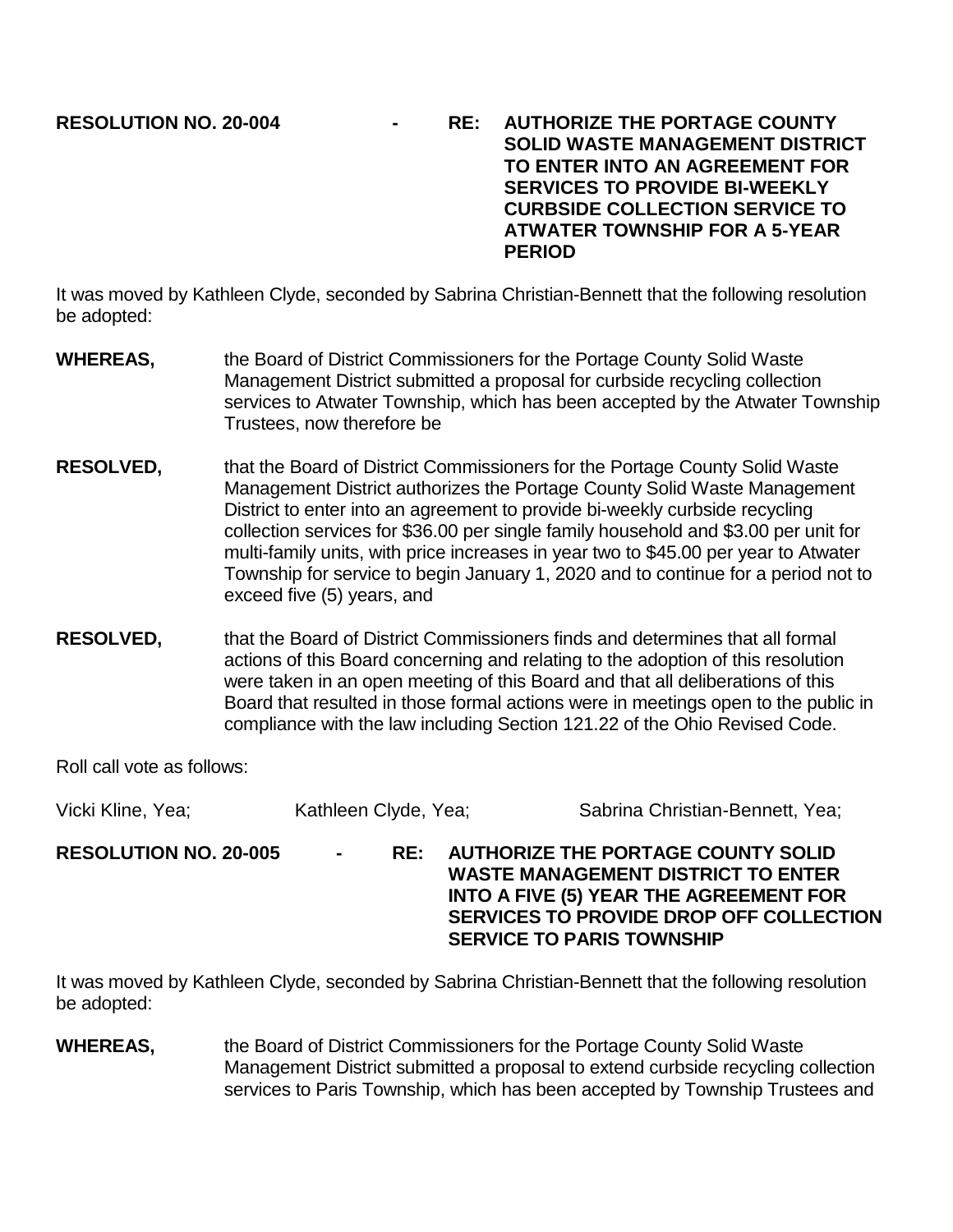Village Council, now therefore be

- **RESOLVED,** that the Board of District Commissioners for the Portage County Solid Waste Management District authorizes the Portage County Solid Waste Management District to enter into an agreement to provide drop off service at \$600 per year for each container to Paris Township for service to begin January 1, 2020 and to continue for a period not to exceed five years with an annual review and modification of the pricing, terms, and conditions, and
- **RESOLVED,** that the Board of District Commissioners finds and determines that all formal actions of this Board concerning and relating to the adoption of this resolution were taken in an open meeting of this Board and that all deliberations of this Board that resulted in those formal actions were in meetings open to the public in compliance with the law including Section 121.22 of the Ohio Revised Code.

Roll call vote as follows:

| Vicki A. Kline, Yea; | Kathleen Clyde, Yea; | Sabrina Christian-Bennett, Yea; |
|----------------------|----------------------|---------------------------------|
|----------------------|----------------------|---------------------------------|

**RESOLUTION NO. 20-006 - RE: AMEND RESOLUTION 16-212 AUTHORIZING THE CONTRACT BETWEEN THE PORTAGE COUNTY SOLID WASTE MANAGEMENT DISTRICT, TO PROVIDE RECYCLING COLLECTION SERVICES, AND SUFFIELD TOWNSHIP**

It was moved by Kathleen Clyde, seconded by Sabrina Christian-Bennett that the following resolution be adopted:

- **WHEREAS,** the Portage County Solid Waste Management District Board of Commissioners adopted Resolution 16-047 on December 8, 2016, authorizing the Portage County Solid Waste Management District to enter into a contract to provide recycling collection services to Suffield Township; and
- **WHEREAS,** the Board of Commissioners and the Suffield Township Trustees wish to amend the contract to allow for a rate increase to \$3.00 per month; now there for be it
- **RESOLVED,** that the Portage County Solid Waste Management District Board of Commissioners does agree to amend the contract to approve the amendment to the contract between the District and the Suffield Township;
- **RESOLVED,** that the Portage County Solid Waste Management District Board of Commissioners finds and determines that all formal actions of this Board concerning and relating to the adoption of this resolution were taken in an open meeting of this Board and that all deliberations of this Board that resulted in those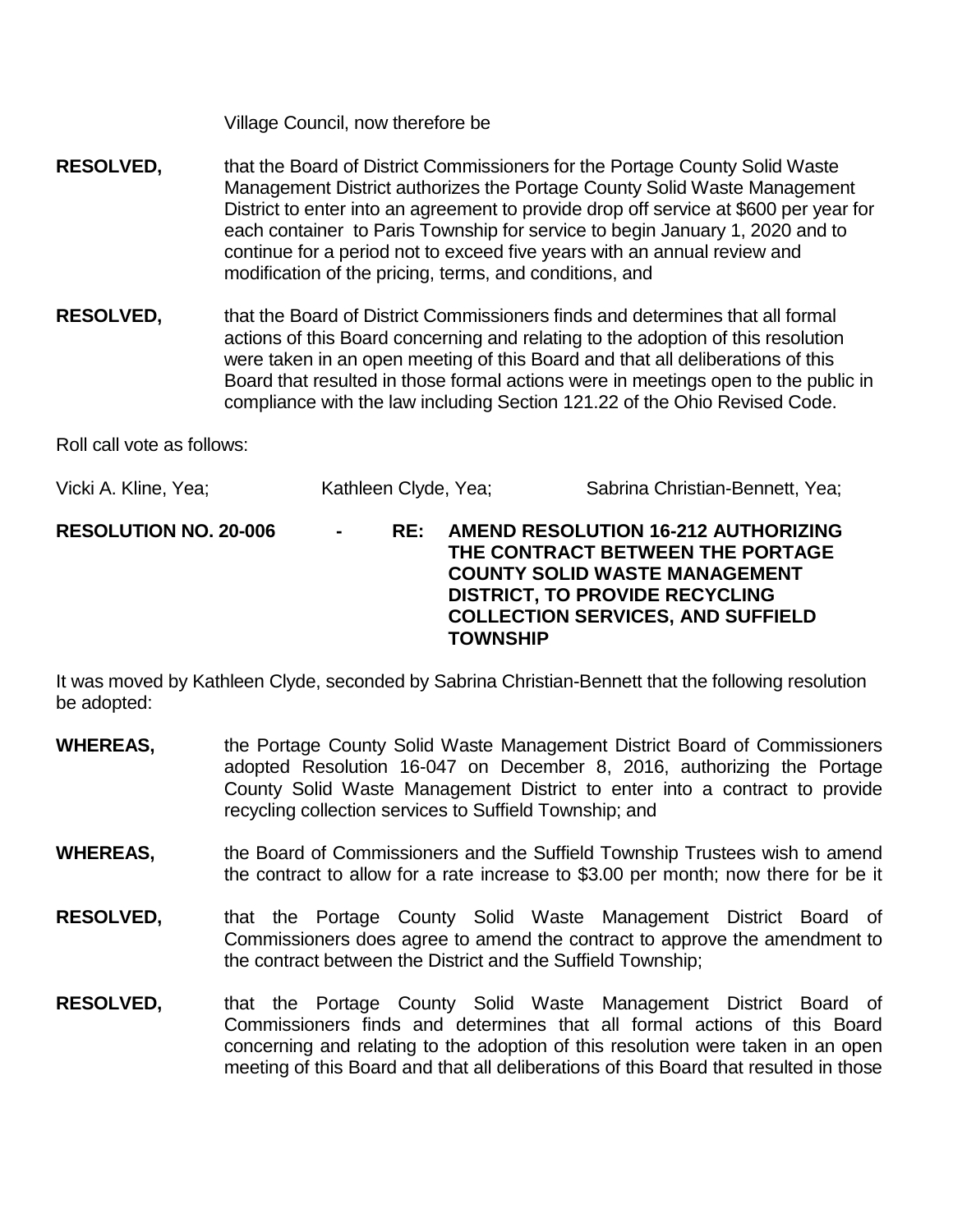formal actions were in meeting open to the public in compliance with the law including Section 121.22 of the Ohio Revised Code.

Roll call vote as follows:

| Vicki Kline, Yea;        | Kathleen Clyde, Yea; |     |  | Sabrina Christian-Bennett, Yea;                                                                                                                                                                                           |
|--------------------------|----------------------|-----|--|---------------------------------------------------------------------------------------------------------------------------------------------------------------------------------------------------------------------------|
| <b>RESOLUTION 20-007</b> | $\blacksquare$       | RF: |  | <b>AUTHORIZE THE PORTAGE COUNTY SOLID</b><br><b>WASTE MANAGEMENT DISTRICT TO ENTER</b><br><b>INTO A FIVE (5) YEAR THE AGREEMENT FOR</b><br>SERVICES TO PROVIDE DROP OFF COLLECTION<br><b>SERVICE TO RANDOLPH TOWNSHIP</b> |

It was moved by Kathleen Clyde, seconded by Sabrina Christian-Bennett that the following resolution be adopted:

- **WHEREAS,** the Board of District Commissioners for the Portage County Solid Waste Management District submitted a proposal to extend curbside recycling collection services to Randolph Township, which has been accepted by Township Trustees and Village Council, now therefore be
- **RESOLVED,** that the Board of District Commissioners for the Portage County Solid Waste Management District authorizes the Portage County Solid Waste Management District to enter into an agreement to provide drop off service at \$600 per year for each container to Randolph Township for service to begin January 1, 2020 and to continue for a period not to exceed six years with an annual review and modification of the pricing, terms, and conditions, and
- **RESOLVED,** that the Board of District Commissioners finds and determines that all formal actions of this Board concerning and relating to the adoption of this resolution were taken in an open meeting of this Board and that all deliberations of this Board that resulted in those formal actions were in meetings open to the public in compliance with the law including Section 121.22 of the Ohio Revised Code.

Roll call vote as follows:

| Vicki Kline, Yea;            | Kathleen Clyde, Yea;           | Sabrina Christian-Bennett, Yea;                                                                                                                                                                                                                        |
|------------------------------|--------------------------------|--------------------------------------------------------------------------------------------------------------------------------------------------------------------------------------------------------------------------------------------------------|
| <b>RESOLUTION NO. 20-008</b> | RE:<br>$\sim 100$ km s $^{-1}$ | <b>AUTHORIZE THE PORTAGE COUNTY SOLID</b><br><b>WASTE MANAGEMENT DISTRICT TO ENTER</b><br><b>INTO A FIVE (5) YEAR THE AGREEMENT FOR</b><br>SERVICES TO PROVIDE DROP OFF COLLECTION<br><b>SERVICE TO WINDHAM TOWNSHIP AND</b><br><b>WINDHAM VILLAGE</b> |

It was moved by Kathleen Clyde, seconded by Sabrina Christian-Bennett that the following resolution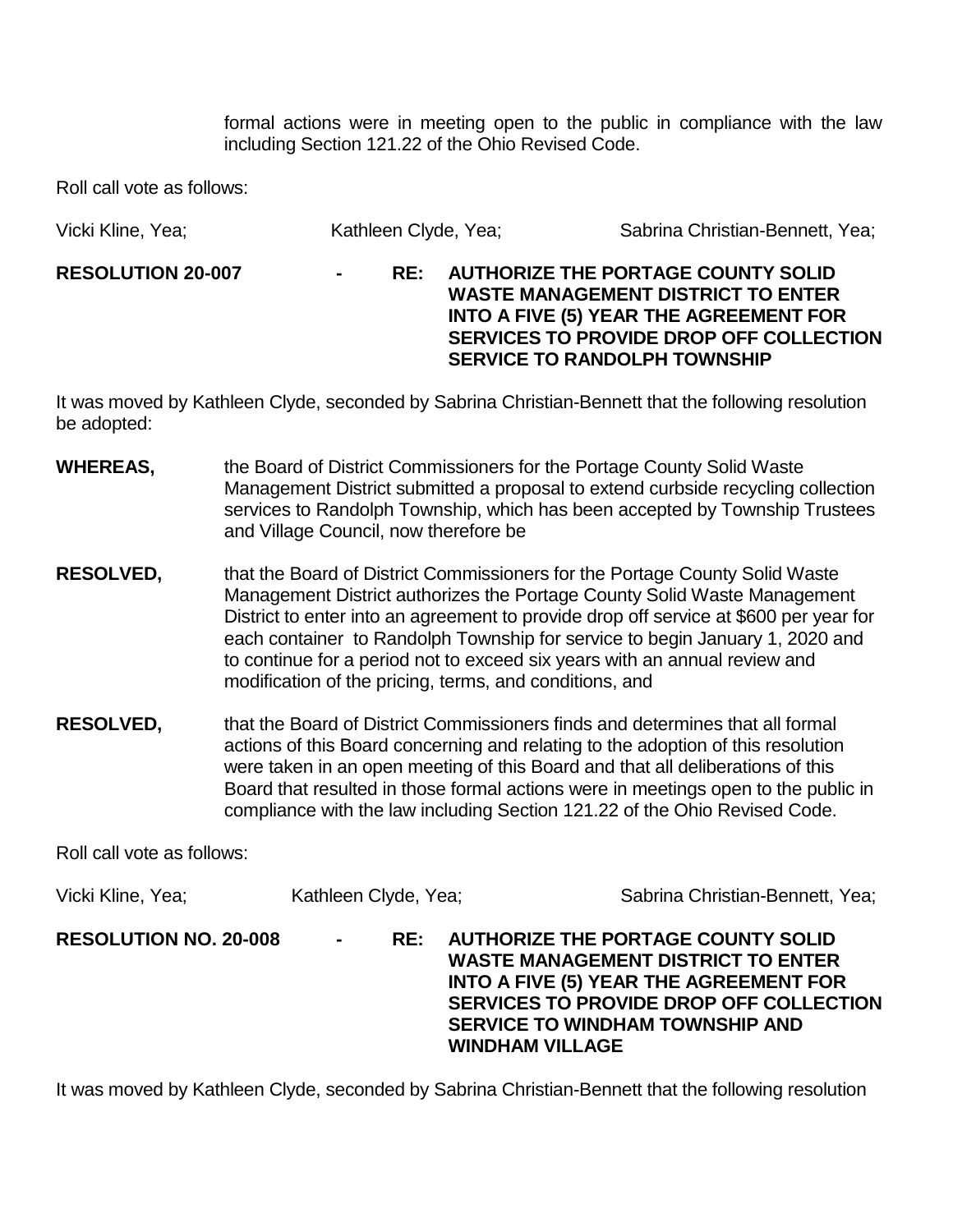be adopted:

- **WHEREAS,** the Board of District Commissioners for the Portage County Solid Waste Management District submitted a proposal to extend curbside recycling collection services to Windham Township and Windham Village, which has been accepted by Township Trustees and Village Council, now therefore be
- **RESOLVED,** that the Board of District Commissioners for the Portage County Solid Waste Management District authorizes the Portage County Solid Waste Management District to enter into an agreement to provide drop off service at \$600 per year for each container to Windham Township and Windham Village for service to begin January 1, 2020 and to continue for a period not to exceed six years with an annual review and modification of the pricing, terms, and conditions, and
- **RESOLVED,** that the Board of District Commissioners finds and determines that all formal actions of this Board concerning and relating to the adoption of this resolution were taken in an open meeting of this Board and that all deliberations of this Board that resulted in those formal actions were in meetings open to the public in compliance with the law including Section 121.22 of the Ohio Revised Code.

Roll call vote as follows:

Vicki Kline, Yea; Kathleen Clyde, Yea; Sabrina Christian-Bennett, Yea;

#### **Discussion**

- A. Rootstown Township Hold.
- B. Brimfield Township

Director Steiner recommends a second meeting with the Brimfield Township representative for additional clarification before he presents his final recommendations to the Board.

Commissioner Christian-Bennett pointed out that the Board agreed to provide services to Brimfield Township through today and asked what happens to the recycling services for the Township residences and Director Steiner would like to continue to service Brimfield Township residence in the interim.

C. Trucks

Commissioner Christian-Bennett received complaints from the City of Aurora and Brimfield Township as the recycling drivers are out late into the evenings and Director Steiner noted the District is always busy during the three weeks after Christmas. Additionally, the excess recycling requires drivers to exit the trucks more frequently to pick up additional items located outside the recycling bins, they have to leave their route midday to empty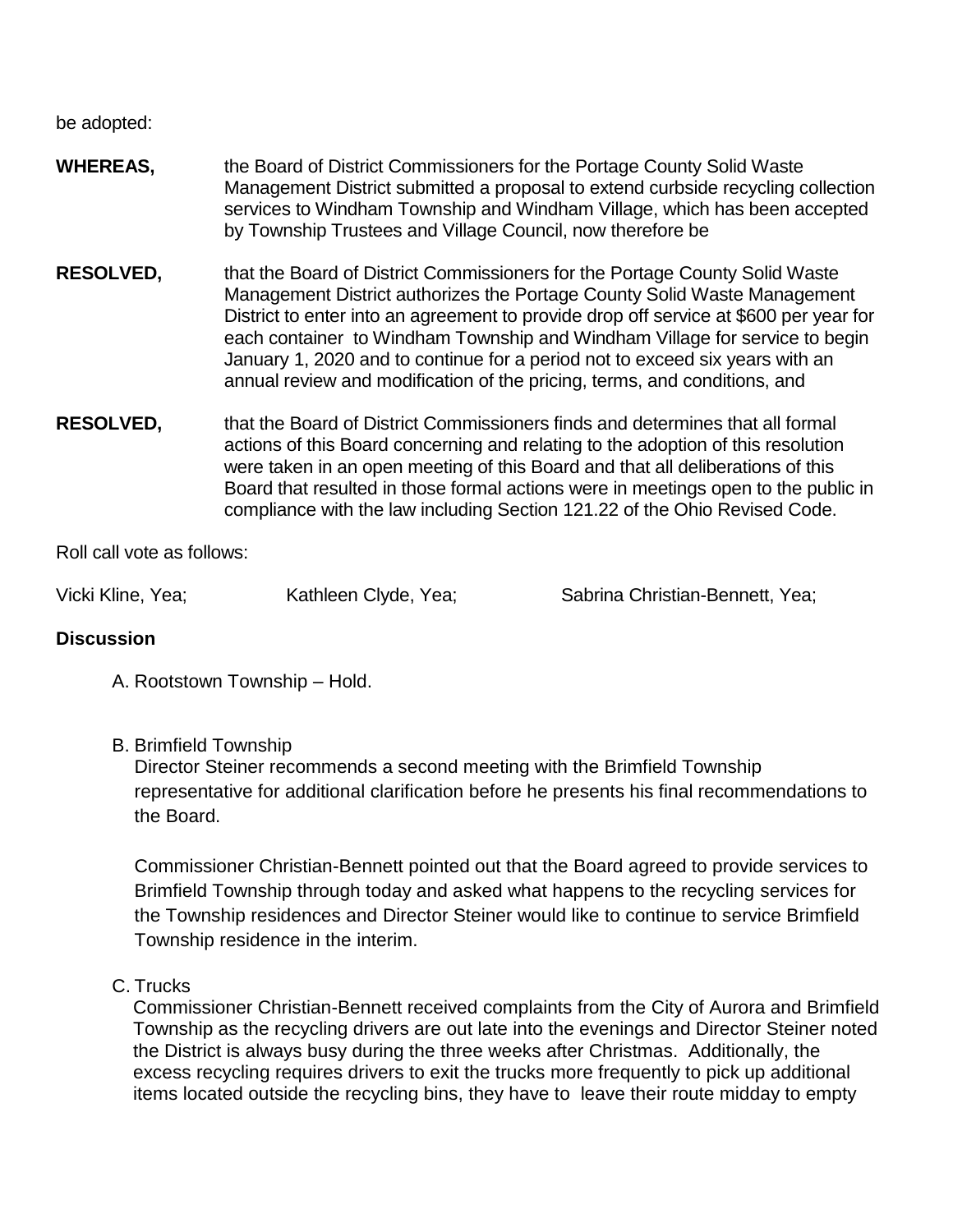the trucks as they reach capacity, and there are several trucks out of commission for brakes and transmission. The District has three trucks available that can do both commercial and curbside that Director Steiner may end up utilizing.

Commissioner Christian-Bennett asked if the newer trucks are more prone to breakdowns and Director Steiner replied the probability is greater due to the new technology, computerization, and plastic parts.

Commissioner Christian-Bennett also discussed the educational component for the District and mentioned she will get together with Director Steiner and Deputy Director Collins to share her thoughts.

9:18 AM In accordance with the Ohio Rev. Code Ann. 121.22(G)(1), it was moved by Sabrina Christian-Bennett, seconded by Kathleen Clyde that the Board of Commissioners move into executive session to discuss employment of a public employee. Also present: Bill Steiner. Roll call vote: Sabrina Christian-Bennett, Yea; Kathleen Clyde, Yea; Vicki A. Kline, Yea;

9:24 AM Upon conclusion of the above referenced discussion, it was moved by Sabrina Christian-Bennett, seconded by Kathleen Clyde that the Board of Commissioners moves out of executive session. Roll call vote: Sabrina Christian-Bennett, Yea; Kathleen Clyde, Yea; Vicki A. Kline, Yea;

After exiting executive session, the Board acted by adopting two additional Journal Entries for the District.

# **JOURNAL ENTRY**

January 9, 2020

1. The Board of Commissioners signed the Personnel Action Form accepting the resignation of Daniel Reagan, CDL Truck Driver - 3<sup>rd</sup> Shift, for Portage County Solid Waste Management District, effective January 17, 2020, presented by William Steiner, Solid Waste Management District Director, and Janet Kovick, Human Resources Director.

| <b>Motion to:</b> | Approve the Journal Entry #1 from January 9, 2020                         |
|-------------------|---------------------------------------------------------------------------|
| <b>RESULT:</b>    | <b>ADOPTED</b>                                                            |
| <b>MOVED:</b>     | Kathleen Clyde                                                            |
| <b>SECONDED:</b>  | Sabrina Christian-Bennett                                                 |
| <b>AYES:</b>      | Kathleen Clyde, Yea; Sabrina Christian-Bennett, Yea; Vicki A. Kline, Yea; |

2. The Board of Commissioners signed the Personnel Requisition authorizing the external posting of the full time permanent CDL Truck Driver - 3<sup>rd</sup> Shift, replacing the position previously held by Daniel Reagan, for Portage County Solid Waste Management District, with external posting if no internal appointment is made, presented by William Steiner, Solid Waste Management District Director, and Janet Kovick, Human Resources Director.

**Motion to:** Approve the Journal Entry #2 from January 9, 2020